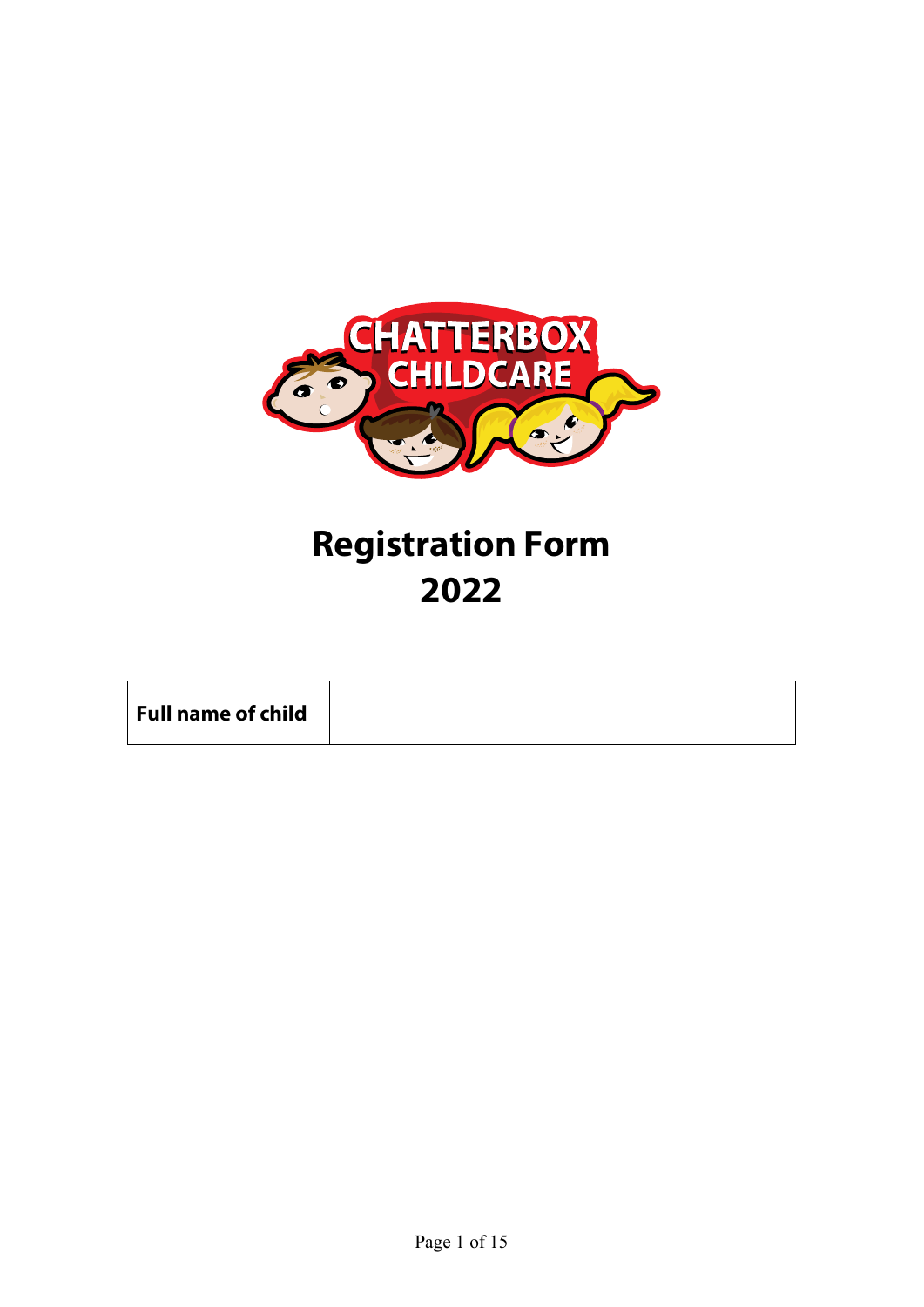# Children's Information

| <b>Full name of child</b>                         |                                                                                                                                                    |               |                   |                    |
|---------------------------------------------------|----------------------------------------------------------------------------------------------------------------------------------------------------|---------------|-------------------|--------------------|
| Gender                                            | Male $\square$                                                                                                                                     | Female $\Box$ |                   |                    |
| Date of Birth                                     | DD / MM / YYY                                                                                                                                      |               | Age at<br>present |                    |
| <b>Location Required</b>                          | Melville Street $\Box$                                                                                                                             |               |                   |                    |
| Nationality                                       |                                                                                                                                                    |               |                   |                    |
| Religion                                          | <b>Please Specify</b>                                                                                                                              |               |                   | No Religion $\Box$ |
| Any special dietary<br>requirements               | Food allergies $\Box$ Religious Restrictions $\Box$<br>Please specify food allergies or religious restrictions here<br>Epipen Yes $\Box$ No $\Box$ |               |                   |                    |
| Pre-existing<br><b>Medical Conditions</b>         |                                                                                                                                                    |               |                   |                    |
| <b>Regular Medication</b><br>(Including Inhalers) |                                                                                                                                                    |               |                   |                    |
| Any allergies (Non food)                          | Please specify allergies here<br>Epipen Yes $\Box$ No $\Box$                                                                                       |               |                   |                    |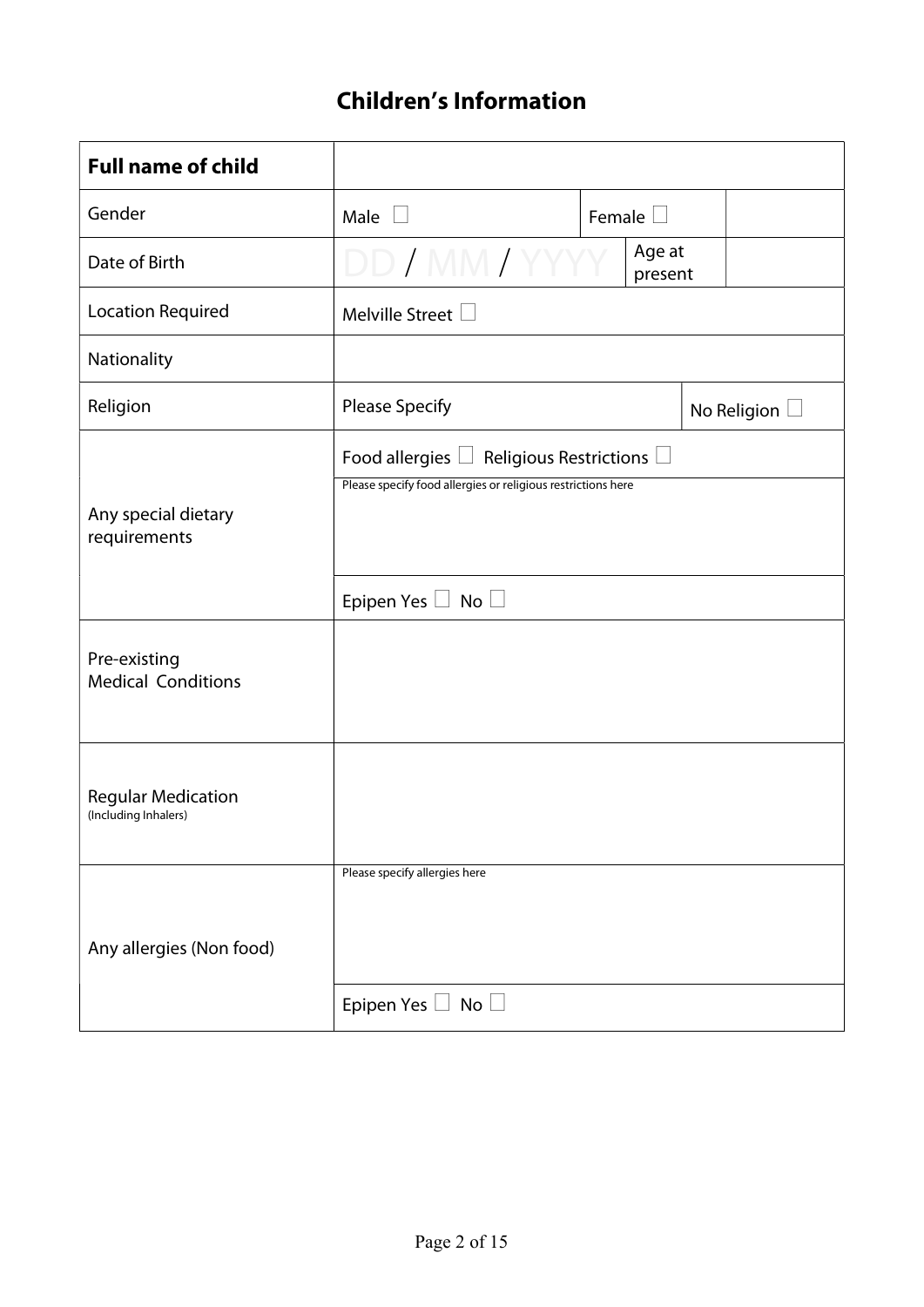# Child's Medical History

| Name of health visitor                            |                               |
|---------------------------------------------------|-------------------------------|
| Name of G.P.                                      |                               |
| Surgery name                                      |                               |
| Surgery address                                   |                               |
| Surgery telephone number                          |                               |
| Record of vaccinations (please tick).             |                               |
| Whooping<br><b>HIB</b><br><b>Tetanus</b><br>cough | Polio<br>M.M.R.<br>Meningitis |
| Any other please list.                            |                               |

# Other Information

| Please write any information that may be relevant to us concerning your child i.e. likes/dislikes,<br>medical conditions, comforters, sleeps, favourite toys/songs/stories & unusual words for things. |
|--------------------------------------------------------------------------------------------------------------------------------------------------------------------------------------------------------|
|                                                                                                                                                                                                        |
|                                                                                                                                                                                                        |
|                                                                                                                                                                                                        |
|                                                                                                                                                                                                        |
|                                                                                                                                                                                                        |
|                                                                                                                                                                                                        |
|                                                                                                                                                                                                        |
|                                                                                                                                                                                                        |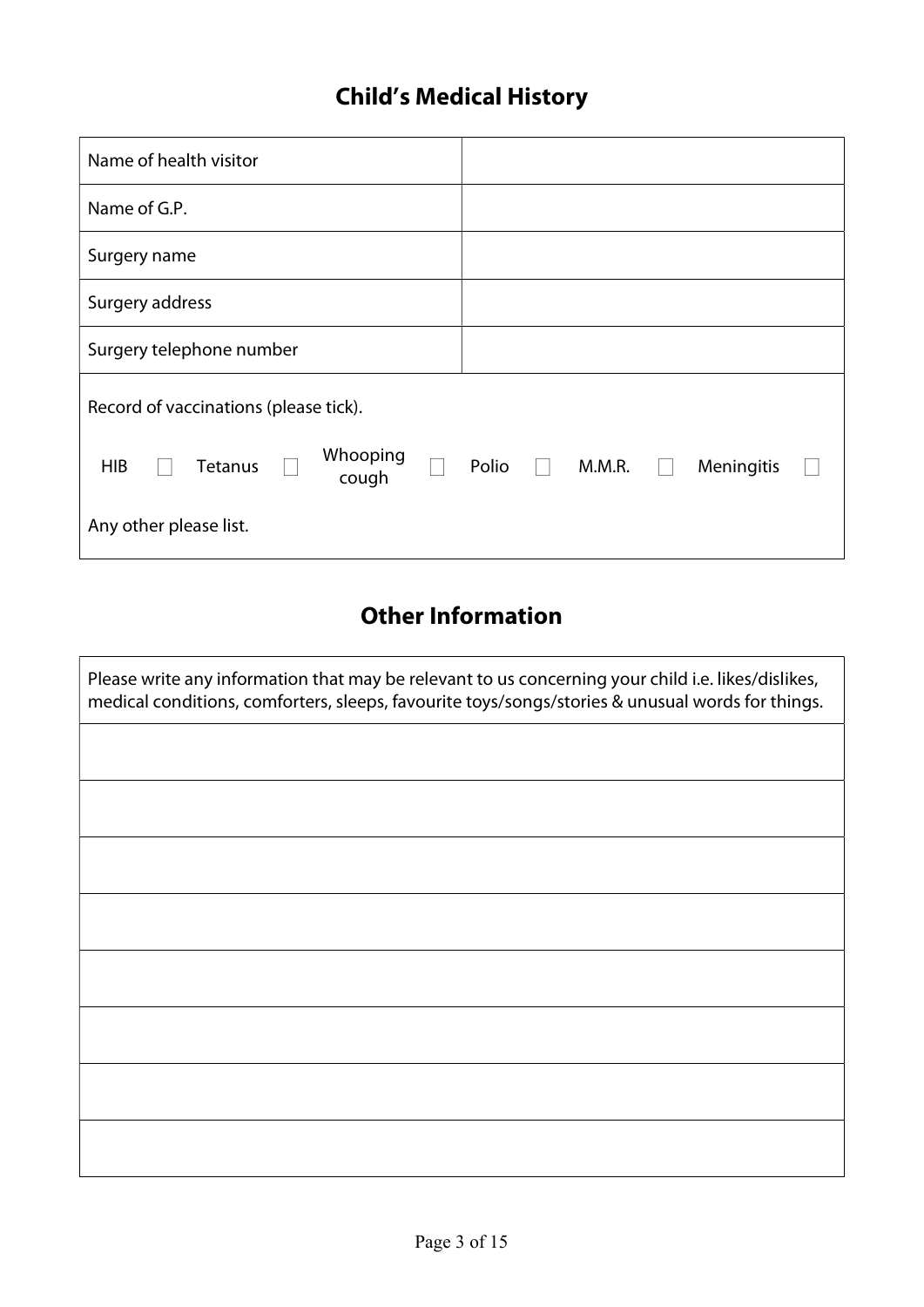# Parents / Guardians Information

|                                                  | <b>Parent / Guardian 1</b> | <b>Parent / Guardian 2</b> |
|--------------------------------------------------|----------------------------|----------------------------|
| Name                                             |                            |                            |
| Does this parent have<br>parental responsibility | Yes $\Box$ No $\Box$       | Yes $\Box$ No $\Box$       |
| Relationship                                     |                            |                            |
| National Insurance No.                           |                            |                            |
| Parent/Carer Date of Birth                       |                            |                            |
|                                                  | Address                    | Address                    |
|                                                  |                            |                            |
| Home address                                     |                            |                            |
|                                                  |                            |                            |
|                                                  | Post Code                  | Post Code                  |
|                                                  |                            |                            |
| Home telephone                                   |                            |                            |
| Mobile phone                                     |                            |                            |
| Email                                            |                            |                            |
| Work name & address                              |                            |                            |
| Work phone number                                |                            |                            |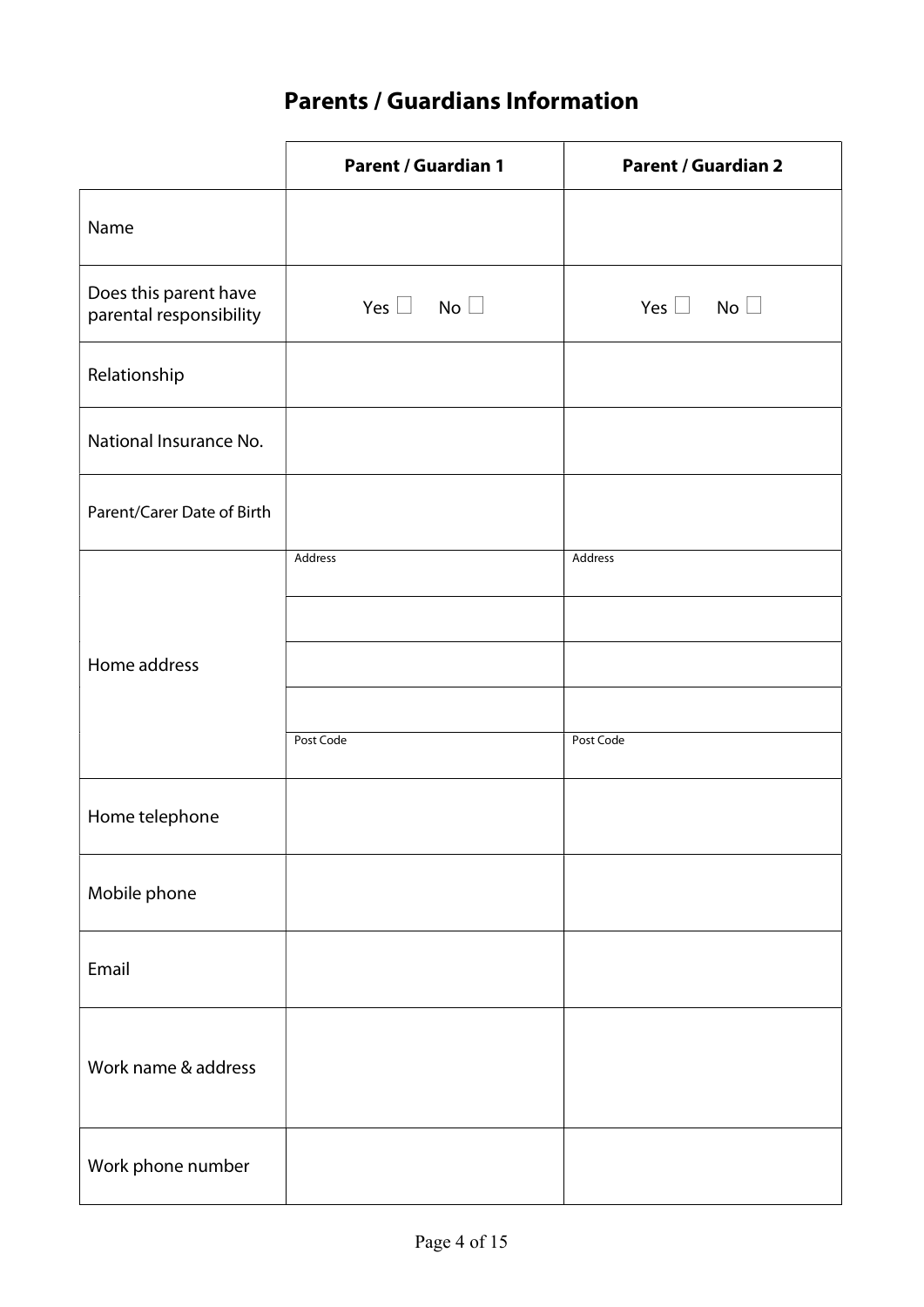# Other possible contact if you are unavailable

|                     | <b>Contact 1</b> | <b>Contact 2</b> |
|---------------------|------------------|------------------|
| Name                |                  |                  |
| Relationship        |                  |                  |
| Home address        |                  |                  |
| Home telephone      |                  |                  |
| Mobile phone        |                  |                  |
| Email               |                  |                  |
| Work name & address |                  |                  |
| Work phone number   |                  |                  |

### Named persons allowed to collect your child

Note we will not allow the child to leave with anyone not on this list without your authority.

Password (if child is to be collected by someone not known to the staff)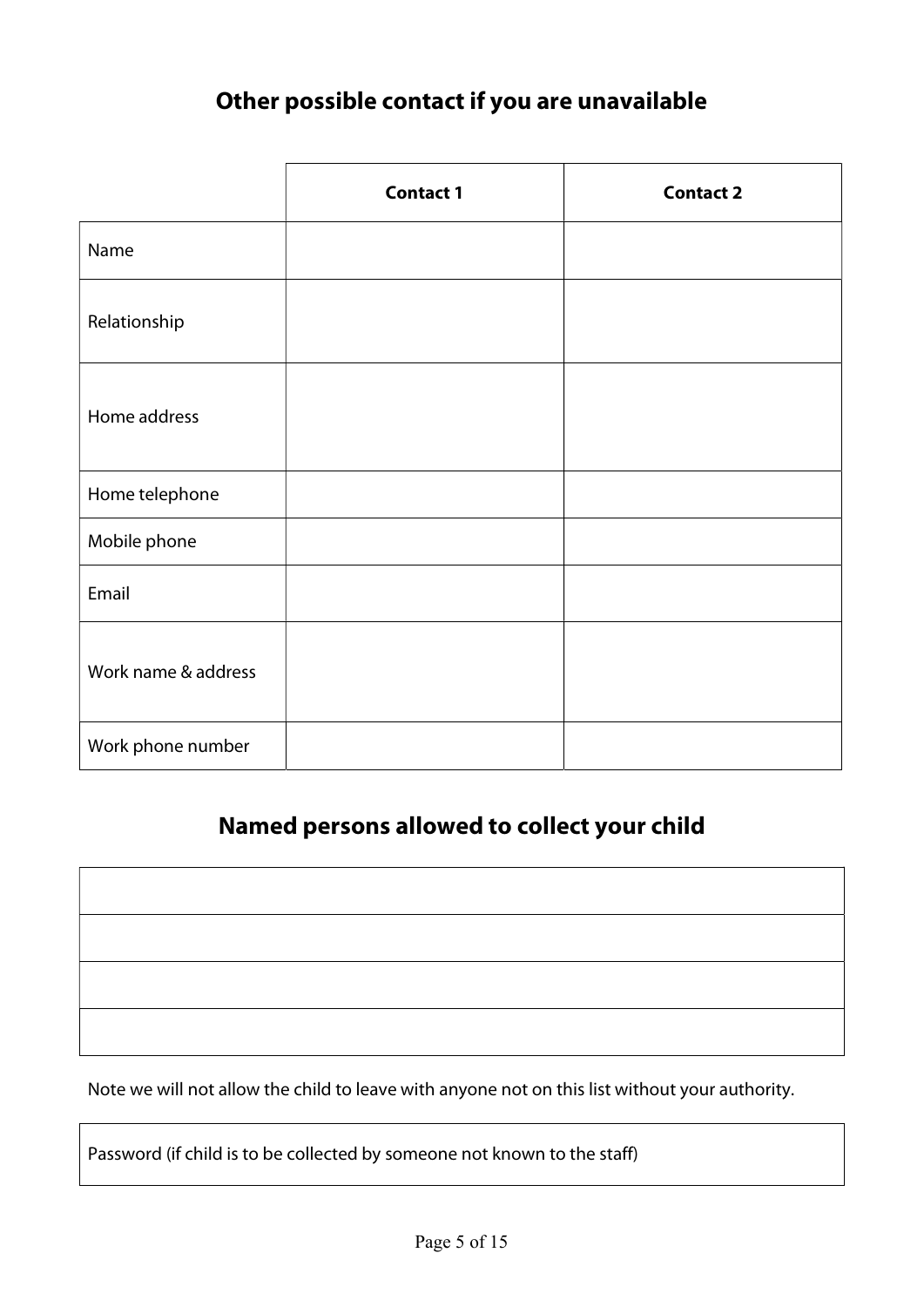# Funding Information

If funding is to be included as full or part payment of fees this information must be completed and authorised prior to starting.

| Please complete where applicable       |  |
|----------------------------------------|--|
| I will be using 2 year funding         |  |
| 2 year funding code                    |  |
| 30 Hours Funding for 3 and 4 year olds |  |
| 30 Hours Funding code                  |  |

### Other Childcare Arrangements

| <b>Please tick:</b> |               |                     |  |
|---------------------|---------------|---------------------|--|
| Childminder         | Other Setting | Relative,<br>Friend |  |

| <b>Please Provide contact details of other childcare</b> |  |  |
|----------------------------------------------------------|--|--|
| Setting or Childminder                                   |  |  |
| <b>Contact Name</b>                                      |  |  |
| <b>Contact Number</b>                                    |  |  |
| Address                                                  |  |  |

| The following information will be held in the strictest confidence and not shared without your permission |                      |  |
|-----------------------------------------------------------------------------------------------------------|----------------------|--|
|                                                                                                           | Please tick          |  |
| Do you or your child have a social worker?                                                                | $Y \mid \cdot$<br>NI |  |
| Is your child currently on a child protection plan?                                                       | $Y \mid N \mid$      |  |
| Do you or child receive support from Barnardo's                                                           |                      |  |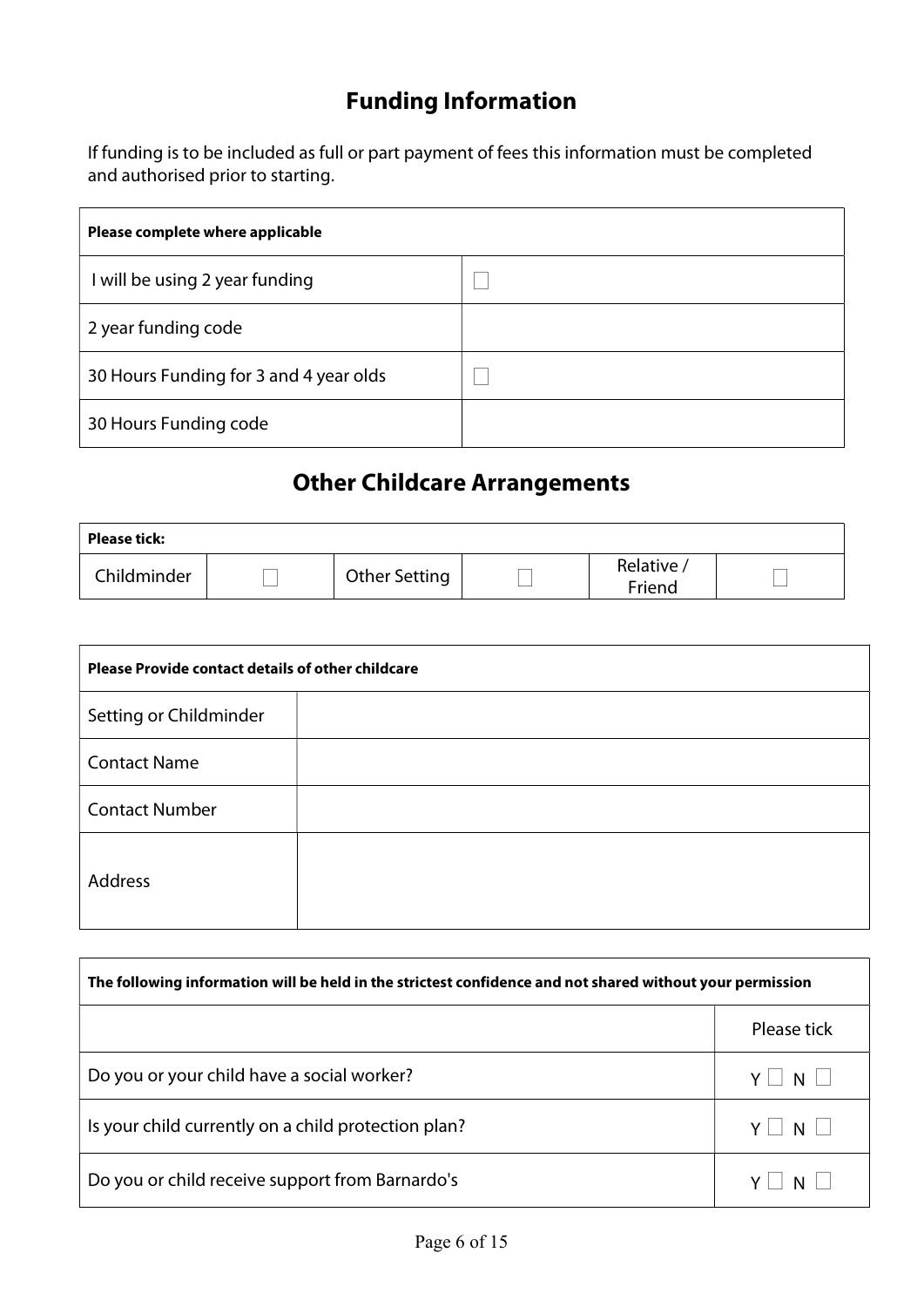# Session Times at Chatterbox

| AM Session        | 8:00am – 1:00pm                   |
|-------------------|-----------------------------------|
| <b>PM Session</b> | $1:00 \text{pm} - 6:00 \text{pm}$ |
| All Day           | $8:00$ am – 6:00pm                |

Please complete with your times required

| <b>Sessions Required</b> |     |    |  |     |    |  |     |    |  |     |  |    |  |     |    |  |
|--------------------------|-----|----|--|-----|----|--|-----|----|--|-----|--|----|--|-----|----|--|
|                          | Mon |    |  | Tue |    |  | Wed |    |  | Thu |  |    |  | Fri |    |  |
| Session                  | AM  | PM |  | AM  | PM |  | AM  | PM |  | AM  |  | PM |  | AM  | PM |  |
| Start                    |     |    |  |     |    |  |     |    |  |     |  |    |  |     |    |  |
| Finish                   |     |    |  |     |    |  |     |    |  |     |  |    |  |     |    |  |

| Early Start/Late Finish (an additional charge of £5.00 each is payable for this service) |     |    |     |    |     |  |    |     |  |    |  |     |  |    |  |    |  |
|------------------------------------------------------------------------------------------|-----|----|-----|----|-----|--|----|-----|--|----|--|-----|--|----|--|----|--|
|                                                                                          | Mon |    | Tue |    | Wed |  |    | Thu |  |    |  | Fri |  |    |  |    |  |
| Session                                                                                  | AM  | PM |     | AM | PM  |  | AM | PM  |  | AM |  | PM  |  | AM |  | PM |  |
| 7.30 am                                                                                  |     |    |     |    |     |  |    |     |  |    |  |     |  |    |  |    |  |
| 6.30 <sub>pm</sub>                                                                       |     |    |     |    |     |  |    |     |  |    |  |     |  |    |  |    |  |

| <b>Freshly Prepared Meals (Dinner £2.50, Tea £1.50)</b> |     |      |     |     |  |  |  |
|---------------------------------------------------------|-----|------|-----|-----|--|--|--|
|                                                         | Mon | Tuel | Wed | Гhu |  |  |  |
| <b>Dinner</b>                                           |     |      |     |     |  |  |  |
| Tea                                                     |     |      |     |     |  |  |  |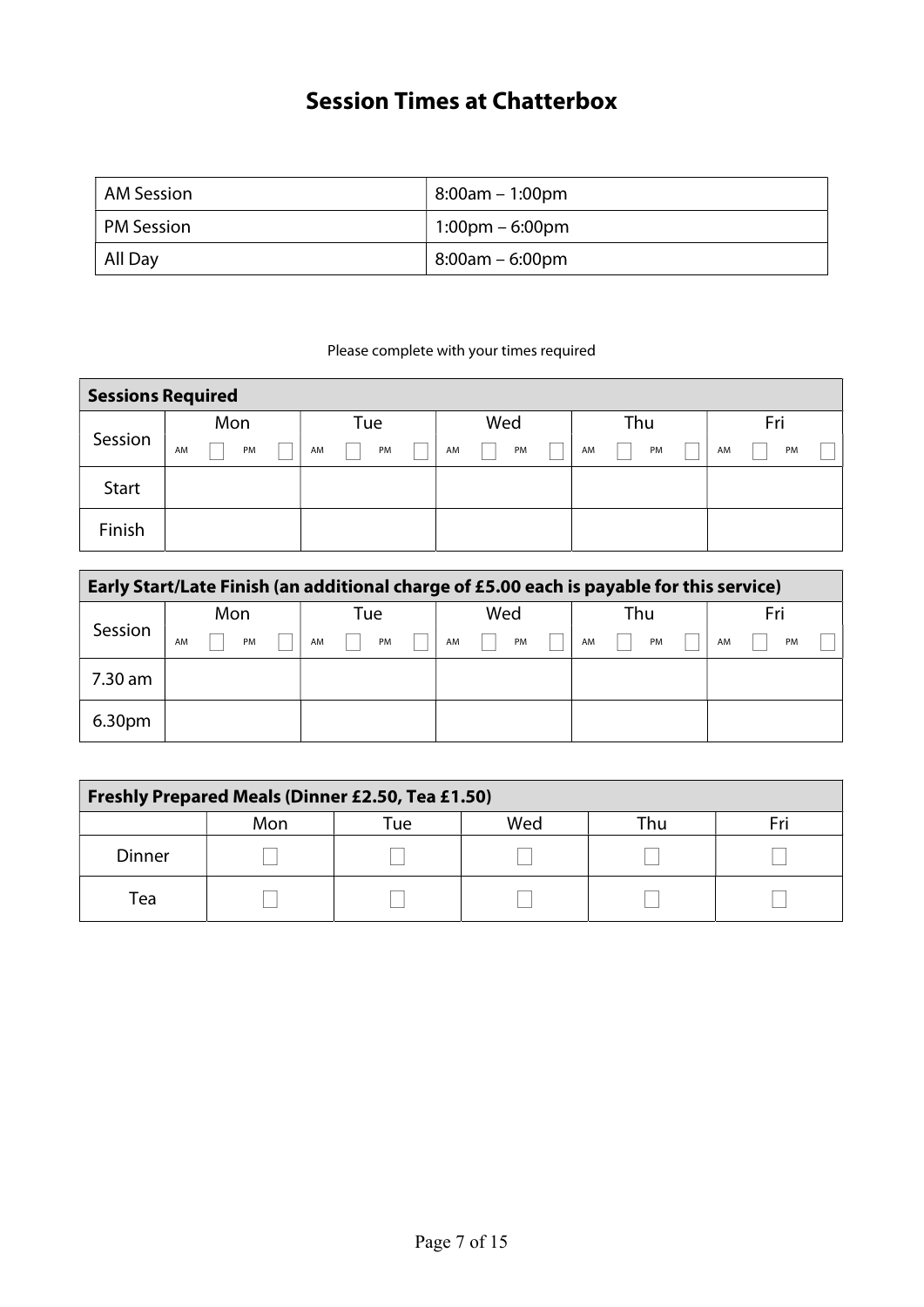# Family Information

| Who lives in your home? (Siblings, Pets e.t.c.)                                  |  |  |  |  |  |  |  |
|----------------------------------------------------------------------------------|--|--|--|--|--|--|--|
|                                                                                  |  |  |  |  |  |  |  |
|                                                                                  |  |  |  |  |  |  |  |
| Sleeps and Naps (How does your child sleep at night, any daytime naps?)          |  |  |  |  |  |  |  |
|                                                                                  |  |  |  |  |  |  |  |
|                                                                                  |  |  |  |  |  |  |  |
| Food (Likes, dislikes, poor or good eater?)                                      |  |  |  |  |  |  |  |
|                                                                                  |  |  |  |  |  |  |  |
|                                                                                  |  |  |  |  |  |  |  |
| Toileting (Nappies, potty training e.t.c.)                                       |  |  |  |  |  |  |  |
|                                                                                  |  |  |  |  |  |  |  |
|                                                                                  |  |  |  |  |  |  |  |
| <b>Development</b> (What is your child good at and what do they need help with)? |  |  |  |  |  |  |  |
|                                                                                  |  |  |  |  |  |  |  |
|                                                                                  |  |  |  |  |  |  |  |
| Interests (What your child enjoys doing, favourite toys e.t.c.)                  |  |  |  |  |  |  |  |
|                                                                                  |  |  |  |  |  |  |  |
|                                                                                  |  |  |  |  |  |  |  |
|                                                                                  |  |  |  |  |  |  |  |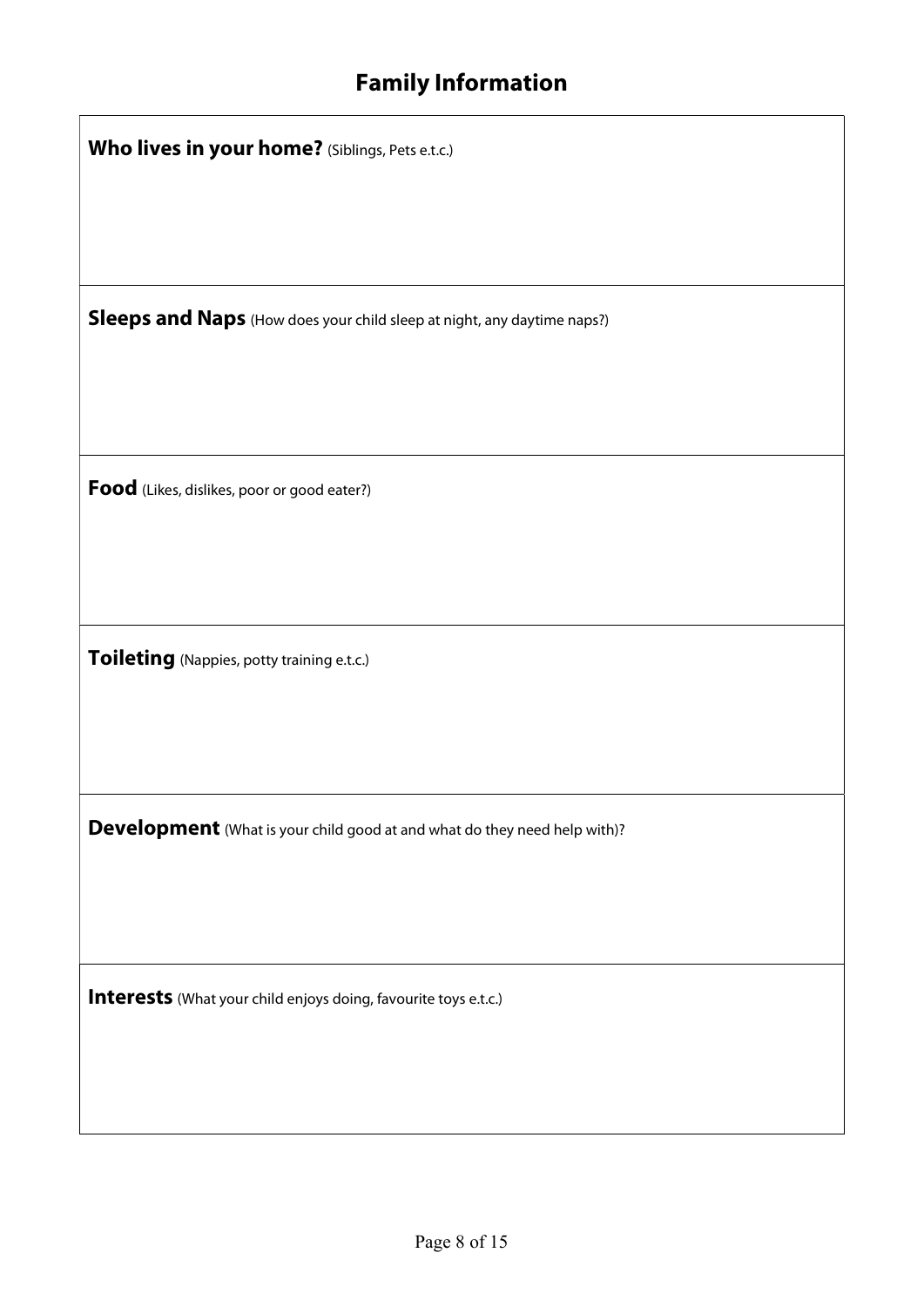Local out-of-setting walks

| Well supervised walks in the immediate surroundings of the premises are an important<br>educational tool. I give permission for my child to take part in such occasional localised activities<br>that are planned (and individually risk assessed).                                                                                                                                                                                                                                                                                                                                                       |  |  |  |  |  |  |  |  |
|-----------------------------------------------------------------------------------------------------------------------------------------------------------------------------------------------------------------------------------------------------------------------------------------------------------------------------------------------------------------------------------------------------------------------------------------------------------------------------------------------------------------------------------------------------------------------------------------------------------|--|--|--|--|--|--|--|--|
| No<br>Yes $\Box$                                                                                                                                                                                                                                                                                                                                                                                                                                                                                                                                                                                          |  |  |  |  |  |  |  |  |
| <b>Administering medicines</b>                                                                                                                                                                                                                                                                                                                                                                                                                                                                                                                                                                            |  |  |  |  |  |  |  |  |
| I understand that staff at Chatterbox are only prepared to administer certain non-prescription<br>medication such as paracetamol, Calpol or teething gel. A medications log is completed, we<br>need your written consent for any medications to be administered. When a child has been<br>prescribed medicine at home we ask they do not attend for the first 24 hours or 3 doses of<br>medication.<br>Yes $\Box$ No $\Box$                                                                                                                                                                              |  |  |  |  |  |  |  |  |
|                                                                                                                                                                                                                                                                                                                                                                                                                                                                                                                                                                                                           |  |  |  |  |  |  |  |  |
| Application of sun lotion or nappy creams<br>I give permission for the Chatterbox staff to apply sun lotion / nappy cream that I have provided<br>when necessary. In the event that I have not supplied lotion I agree that Chatterbox will apply an<br>appropriate sun block in order that my child can participate in outdoor activities during hot<br>weather.<br>Yes $\Box$ No $\Box$                                                                                                                                                                                                                 |  |  |  |  |  |  |  |  |
|                                                                                                                                                                                                                                                                                                                                                                                                                                                                                                                                                                                                           |  |  |  |  |  |  |  |  |
| In extreme circumstances<br>I agree to First Aid treatment to be administered by a trained First Aider. In the event of a<br>medical emergency involving my child whilst he/she is in the care of Chatterbox, or in the case<br>of a serious accident requiring immediate medical attention, I understand that the staff will<br>endeavour to contact myself as soon as possible. Where this in not possible or where time is of<br>the essence, I give my consent and authority for Chatterbox to seek medical attention, advice or<br>treatment for my child as appropriate.<br><b>No</b><br>Yes $\Box$ |  |  |  |  |  |  |  |  |
| Photography                                                                                                                                                                                                                                                                                                                                                                                                                                                                                                                                                                                               |  |  |  |  |  |  |  |  |
| I give permission for my child to be photographed for:                                                                                                                                                                                                                                                                                                                                                                                                                                                                                                                                                    |  |  |  |  |  |  |  |  |
| Profiles $\Box$<br>Displays $\Box$<br>Internet / website □ Peer Profiles □ External Media ↓                                                                                                                                                                                                                                                                                                                                                                                                                                                                                                               |  |  |  |  |  |  |  |  |
| <b>Other Information (Optional)</b>                                                                                                                                                                                                                                                                                                                                                                                                                                                                                                                                                                       |  |  |  |  |  |  |  |  |
| Has your child attended activities at Ryde Children's Centre? Yes $\Box$ No $\Box$                                                                                                                                                                                                                                                                                                                                                                                                                                                                                                                        |  |  |  |  |  |  |  |  |
|                                                                                                                                                                                                                                                                                                                                                                                                                                                                                                                                                                                                           |  |  |  |  |  |  |  |  |
| Do you give consent for information to be shared between the setting and the children's centre for:                                                                                                                                                                                                                                                                                                                                                                                                                                                                                                       |  |  |  |  |  |  |  |  |
| -statistical purposes Yes $\Box$ No $\Box$ (anonymously i.e. numbers of children who attend centre activities).                                                                                                                                                                                                                                                                                                                                                                                                                                                                                           |  |  |  |  |  |  |  |  |
| -for the benefit of my child Yes $\Box$ No $\Box$ (to communicate with workers who will have known your child).                                                                                                                                                                                                                                                                                                                                                                                                                                                                                           |  |  |  |  |  |  |  |  |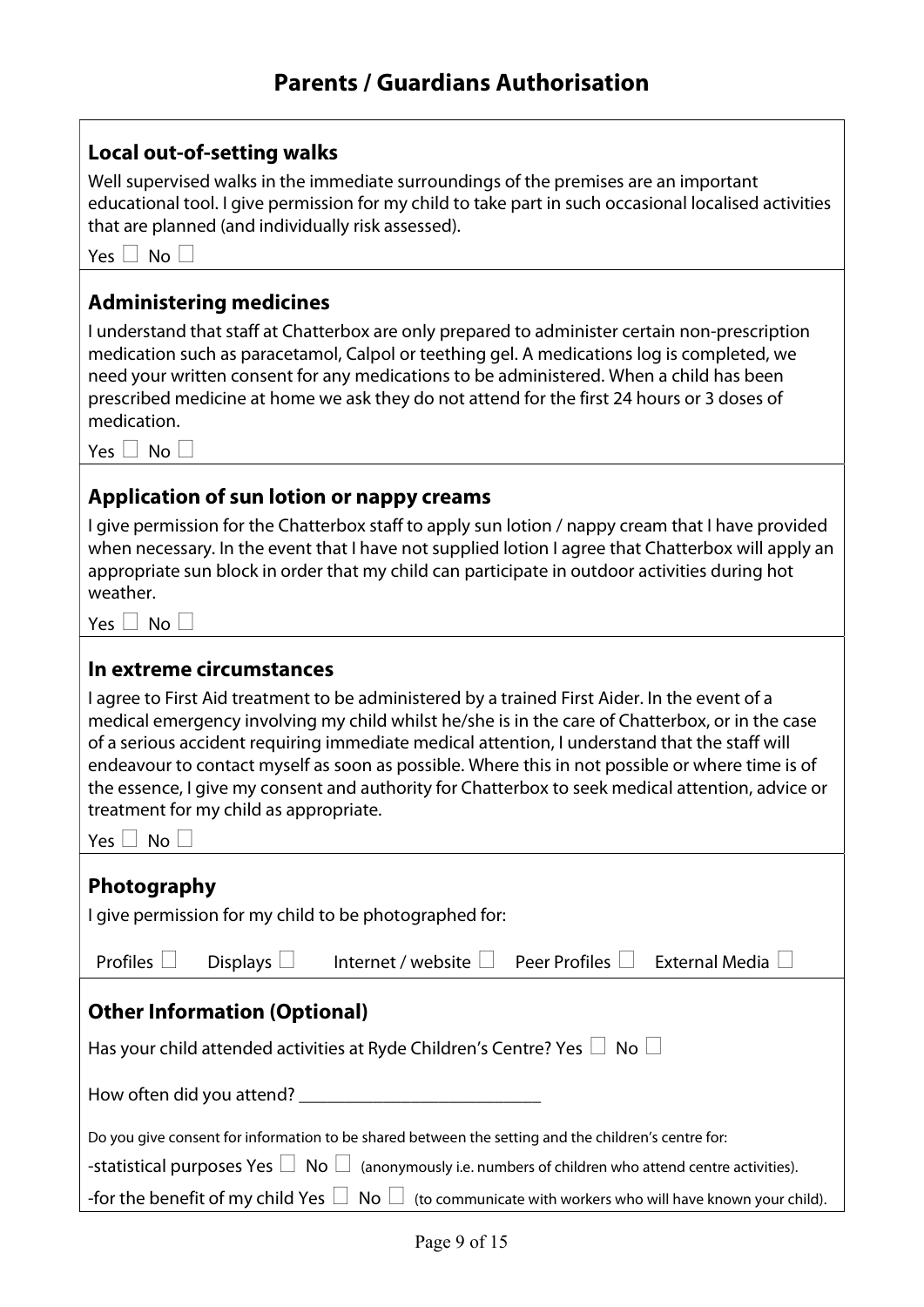#### Opening Hours

Chatterbox is open from 7.45am to 6.15pm Monday to Friday.

We are open all year except Christmas Day, Boxing Day, New Years Day and all Bank Holidays

#### Food

All food is freshly cooked daily using the best ingredients. Lunch is always a hot meal served with vegetables and followed by a pudding. All snacks, milk and water are provided free of charge. Vegetarians and special dietary requirements are catered for. A copy of the weekly menu is displayed on the notice board/door. Please ensure you keep us notified about your child's dietary needs and preferences.

#### Care

Intimate care can be provided by a male or female member of our staff and can include feeding, washing, dressing, toileting and nappy changing.

#### **Staff**

Staff are checked on commencement with the Chatterbox through the Disclosure and Barring Service to ensure there are no safeguarding issues of which we need to be aware. Suitable person checks also include but are not limited to identity verification, qualification checks, personal and employment references, medical checks and where applicable visas or permits to work in the UK. In some cases, because of the length of time that this process takes, a person may start work pending clearance provided they are at no time left looking after children on their own.

The Nursery observes the Ofsted regulations relating to staff and children ratios, currently 0-2 years 1:3, 2-3 years 1:4 and 3 to 5 years 1:8.

Where a member of staff, within 3 months of leaving their employment is employed by a parent/carer to care for their child, who was previously registered with Chatterbox then the parent / carer will be liable to pay a sum equivalent to two month's salary for the employee at the time their employment was terminated.

Staff are not permitted to baby sit for parents.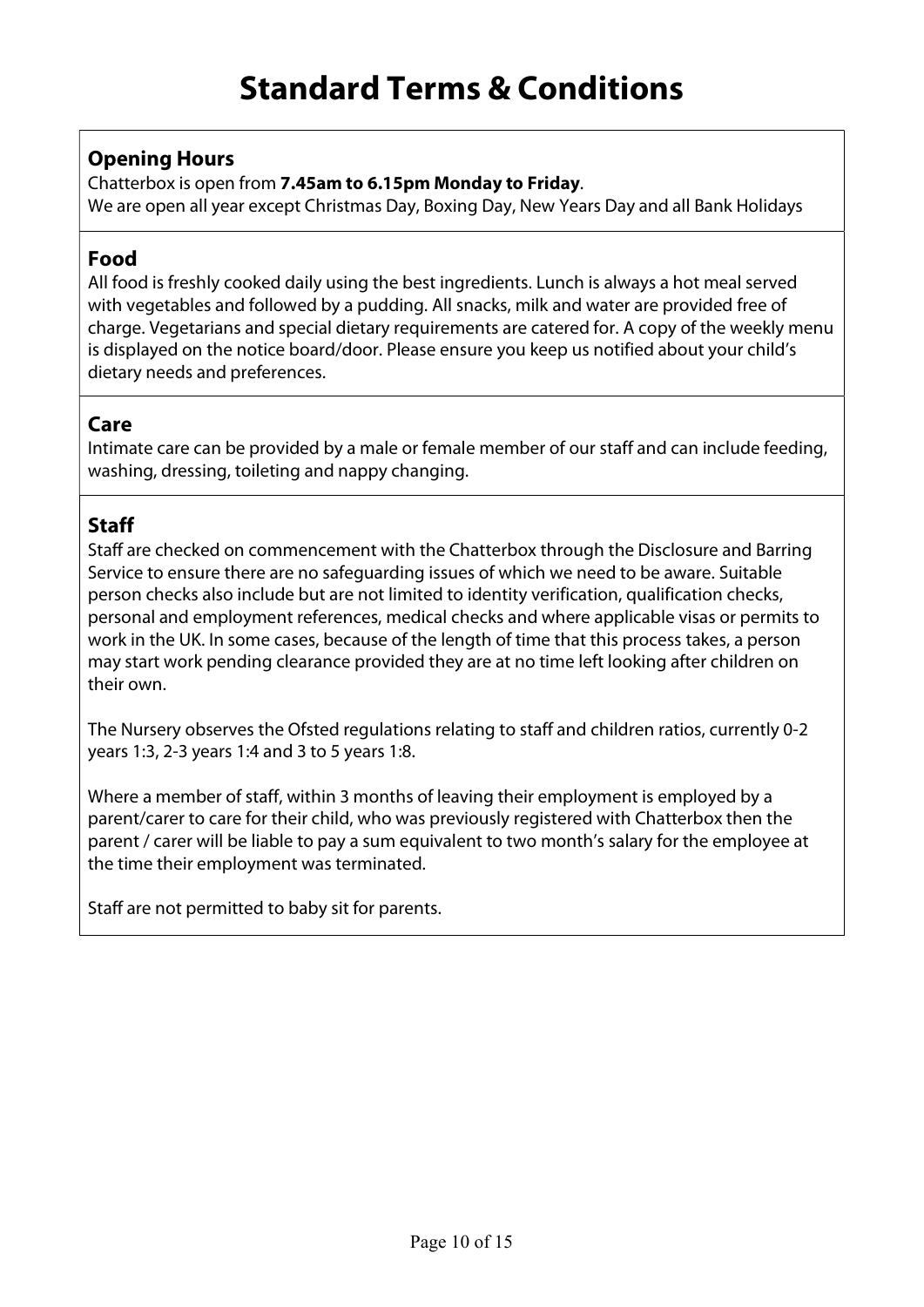#### Accident & Sickness

We reserve the right to administer basic first aid and treatment when necessary. Parents will be informed of all accidents and will be required to sign an accident form.

For accidents of a more serious nature, involving hospital treatment, all attempts will be made by Chatterbox to contact the parents but failing this, we are hereby authorised to act on behalf of parents to consent to necessary treatment from a suitably qualified medical source.

We may require parents to withdraw their child from Nursery, in the event that they require special medical care or attention, which is not available or refused by parents or it is considered that the child is not well enough to attend.

We may also ask parents to withdraw their child , if we have reasonable cause to believe that they are or maybe suffering from or have suffered from any contagious disease/infection and there remains a danger that other children may contract such a disease/infection. We accept no responsibility for children contracting contagious diseases/infections whilst in our care; however, we will publish infection notices in the to keep you informed. Parents are requested to inform us if their child is suffering from any illness or sickness when they are dropped off.

Parents are requested to inform Chatterbox of any food, medicine, activity or any other circumstances that may cause the child to have an allergic reaction/ allergy. Parents must provide details, in writing, of the severity of the reaction/ allergy and must continue to inform us of any changes/progress to the condition, in writing, when they become aware.

Children who are unwell should not attend Chatterbox. Children who have suffered from sickness or diarrhoea will not be admitted within 24 hours after the last bout. If children fall ill during the day parents will be contacted to arrange to collect them. If the parents are unavailable other authorised contacts will be called.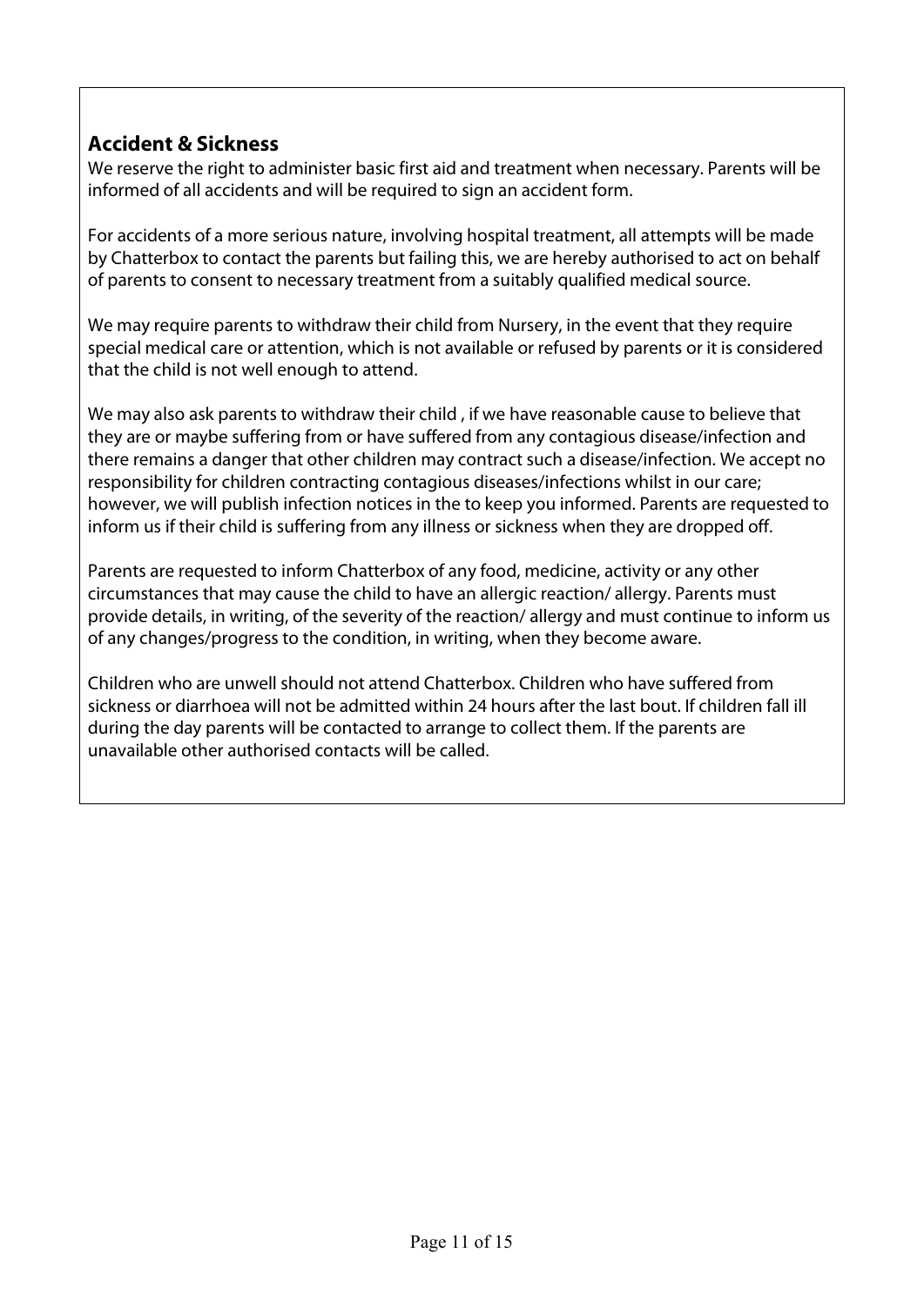#### Fees

All fees are payable in advance. You can pay by debit / credit card, cash, cheque, bank transfer, childcare vouchers, care to learn and government tax free account. We accept the majority of childcare vouchers (please ask if you have any questions).

All on-going fees are payable on invoice presentation at the end of the month.

Fees can also be accepted by standing order, cash, credit card and / or debit card. This should be agreed at the beginning of your booking with the Nursery Manager.

Responsibility for paying fees resides with the parents or legal guardians of the child.

Further discounts for Nursery closure may be offered in exceptional circumstances and assuming the closure is within our control.

We do not raise invoices each month unless you request us to do so. We will provide statements of account on request.

Extra sessions are payable in arrears, extras may need to be paid for on the day by cheque, cash or card. We will advise you at the time of booking if this is the case.

#### 2, 3 and 4 year old funded hours

Funded hours can be used at anytime between the hours of 7:45am and 6:15pm you are not restricted to fixed sessions.

15 hours funded children are entitled to 15 free hours per week term time only or can use 11 hours per week every week of the year including school holidays.

30 hours funded children are entitled to 30 free hours per week term time only or can use 22 hours per week every week of the year including school holidays.

You are always welcome to pay for additional hours subject to availability. You can book the hours you need between the opening hours of 7:45am and 6:15pm. You can also pay by the hour with a minimum of three hours.

It is the parents or guardians responsibility to renew their 30 hours funding at the end of every period. Failure to do so will result in a loss of funding.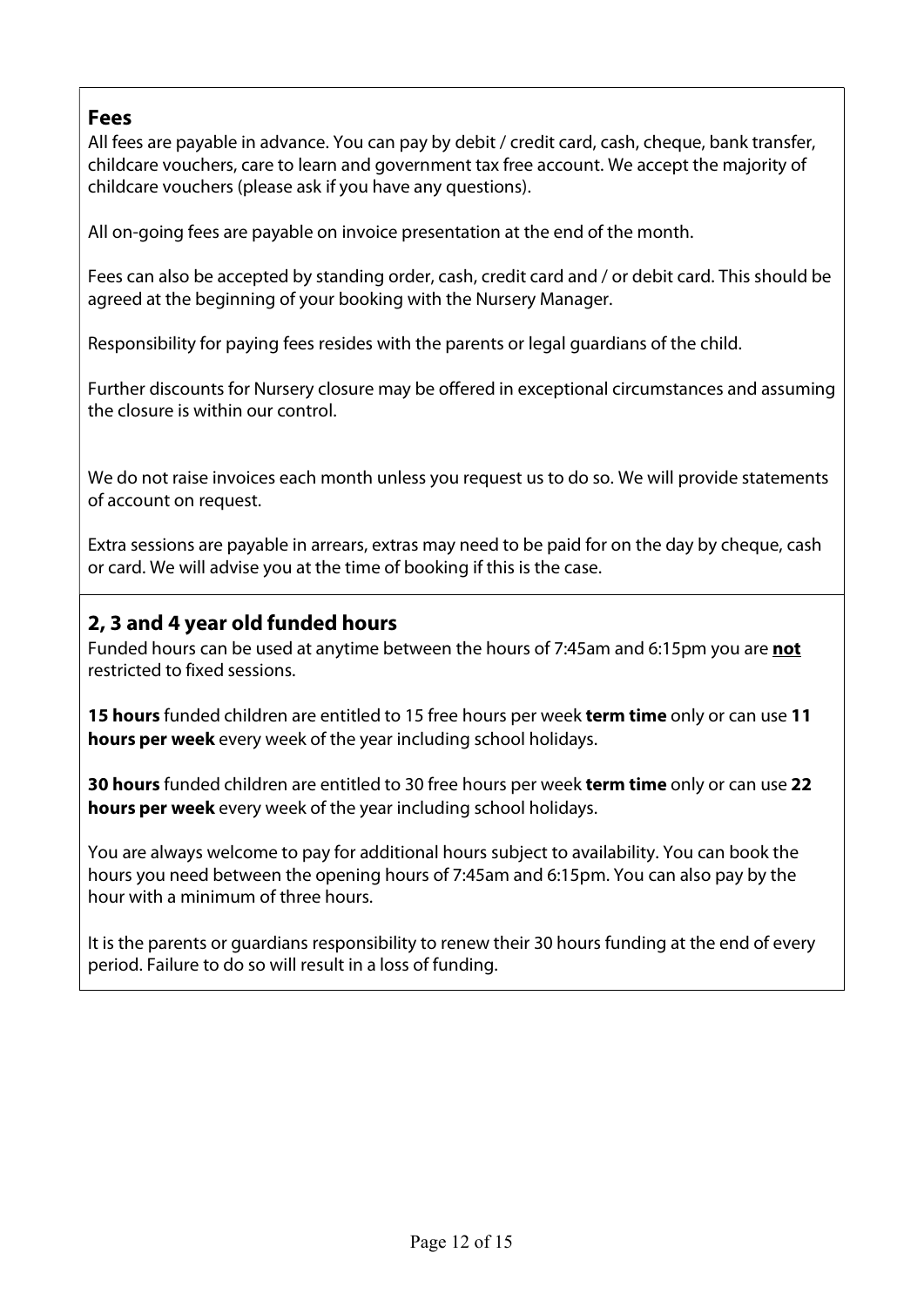#### **Exclusion**

In fairness to all our staff and to the parents, carers and children that use Chatterbox we expect reasonable standards of behaviour at all times. We therefore reserve the right to exclude any child whose conduct is, in our opinion, disruptive or in any other way unacceptable to the smooth and efficient running of the provision. Every effort will be made to avoid this action and may include special needs assessment or one to one care if funding allows. We ask all parents / carers to appreciate this and to understand that, in the event of having to exclude any child, all fees are non-refundable.

Children with special educational needs will be assessed during their initial stay and play sessions.

In the event that a child is unable to be supported either through lack of

- o specialist equipment
- o specific medical training
- o or requires one to one support from a specialist SEN practitioner

then relevant funding and training will be applied for. Once this is agreed the child will then be able to attend.

#### Other Services

We aim to offer a flexible service to all parents, if we are not offering something you currently require please let us know.

#### Change of Service

Chatterbox reserve the right to add or modify the terms and conditions subject to suitable notice.

Acceptance of these terms & conditions are implicit when you sign our application form. This document applies to all parties noted on the application form, irrespective of whether the secondary parties have signed the form.

We would respectfully request that if parents / carers experience difficulty in fulfilling any of the conditions of this agreement, that they contact the Nursery Manager as soon as possible. We will do our very best to resolve the issue. Thank you.

#### Notice requirement

We require one month's notice, in writing, should you wish to terminate your child's place for any reason. Parents still remain liable for fees throughout the notice period. If a parent withdraws their child during the notice period, the fees shall remain payable. We reserve the right to terminate a child's place with immediate effect if any fees are not paid by their due date.

#### Holidays and absences

All absences including for sickness and family holidays, must be paid for in full. If you know your child is going to be absent from the nursery it is important to let us know as soon as possible.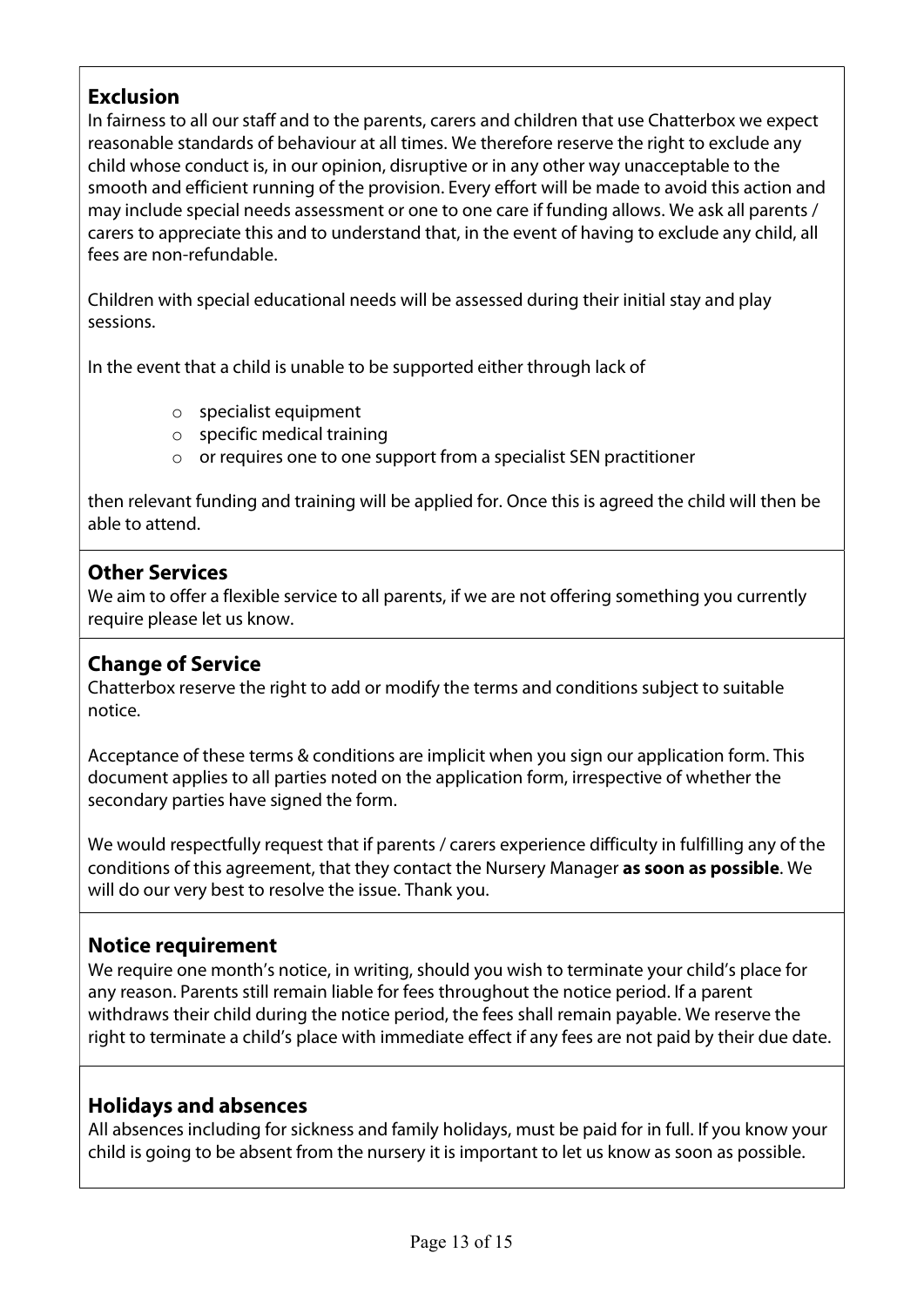#### Head Lice

If head lice are discovered on your child, you will be informed immediately by phone and requested to treat your child as soon as possible. In the event that the child attends having not been treated we reserve the right to contact you and ask for your child to be collected.

#### Dropping off and Collecting your Child

Children must always be collected on time at the end of each session and must not arrive before the beginning of their session. This is especially important as we may otherwise exceed the maximum child numbers permitted by our Ofsted registration. Persistent late collection will result in additional fees being charged, a one-off fee of £5.00 and then £1 per minute thereafter. Please ensure that you notify us if your child is to be collected by someone other than the parents / carers listed on Page 4 of this application form. We have a password system in place to maximise security.

#### Personal Property and Belongings

Chatterbox cannot be held responsible for any loss or damage to children's property. Every reasonable effort will be made by staff to ensure the children's belongings are not lost or damaged. Practical 'inexpensive clothing is strongly recommended. We also recommend that all children should bring a spare set of clothes. It is the parent's responsibility to name and clearly label all items of clothing. We suggest that all toys, books or other equipment are left at home or in their bags.

#### Policies and Procedures

By signing this agreement, you confirm that you agree to our polices and procedures. A copy of which is available on request or can be downloaded from our website.

#### Information Sharing

Chatterbox reserves the right to share information with third party agencies and organisations if we feel there is a safeguarding issue relating to the child in our care. Details of our safeguarding procedure is contained within our polices and procedures. We will always seek your permission first except when we consider it would not be in the child's interest.